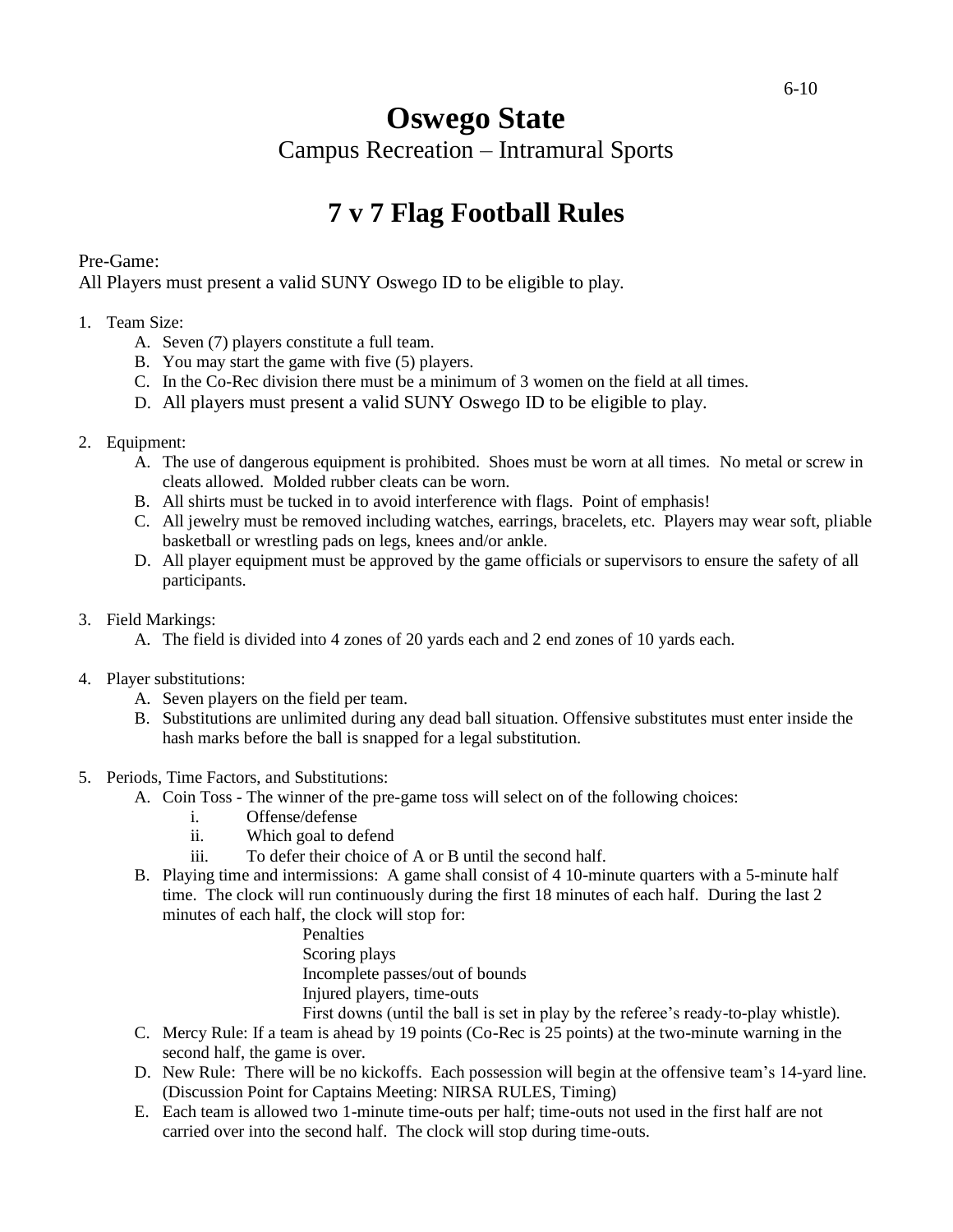- F. 25 second play clock: The offensive team has 25 seconds to put the ball in play after referee blows the ready for play whistle. Penalty for delay of game: 5 yards.
- G. Tie Games: No overtime during the regular season.
- H. Texas Tie Breaker format for playoffs.
	- a. Play will begin on the 10-yard line and teams will have 4 plays each.
	- b. A coin toss will precede "The Texas Tie Breaker". The team winning the toss has 3 options: Offense, Defense, or Direction. The opposing team then has the remaining choice.
	- c. The object is to score a touchdown and subsequent extra point (1 or 2 points). After team A scores, team B then has 4 plays within which to score. If no team has scored after their respective plays the process is repeated.
	- d. When a pass is intercepted the defense becomes the offense and begins their series of 4 plays. If the interception is returned for a touchdown, the game is over.
	- e. Penalties are assessed similar to the regular game. A team shall be given a new series of 4 plays when an automatic first down penalty is accepted. Dead ball penalties after a touchdown are penalized on the extra point attempt. Live ball penalties committed by either team after team B gains possession during an attempt or overtime shall be enforced at the succeeding spot. Dead ball penalties following a successful attempt will be penalized from the succeeding spot, the team B 10-yard line, if accepted.
	- f. A first down is a new set of downs.
- 6. Flags:
	- A. Flags must be worn within 3-inches of the hip. Do not wrap flags around belt.
	- B. There must be three flags visible, with one on each hip and one on or near the tailbone.
	- C. A player may not fasten his flags to his uniform or belt other than prescribed in the rules. (Penalty: 10 yards and loss of down).
		- a. The official will check the flags of each person who scores a touchdown or PAT. If a player removes their flag belt prior to one of the officials checking the flag belt, the score will be disallowed.
	- D. Removal of flag belt: When the flag belt is clearly taken from the ball carrier the down shall end and the ball is declared dead. A player who removes the flag belt from the ball carrier should immediately hold the flag belt above his head to assist the official in locating the spot where the ball became dead. A player may dive to remove a flag belt as long as no contact is made with the opposing team.
	- E. Flags are immediately returned to opponents. DO NOT THROW FLAGS ON THE GROUND. This can result in a delay of game penalty.
	- F. A defensive player may not remove an offensive player's flag when the offensive player does not have the ball. Similarly, the defensive player may not remove the quarterback's flag after the ball has been thrown. Penalty: Illegal flag belt removal, 10 yards.
	- G. The position of the ball when a player is deflagged determines the spot of the next line of scrimmage.
	- H. A defensive player may not hold, push, or knock down the ball carrier in an attempt to remove the flag, nor shall an offensive player hold, block, or run through a defensive player trying to remove the flag belt. (Defensive Holding and Flag Guarding 10 yrd Penalties)
	- I. When a runner loses his/her flag belt, either accidentally or inadvertently, play continues. The defense must one-hand touch the runner to end the run.
- 7. Ball in Play, Dead Ball, Out-Of-Bounds:
	- A. The ball is declared dead when the ball touches the ground: A) on a fumble B) on a lateral C) on a pass or D) after touching a player on a punt.
	- B. The sideline and end lines are considered out of bounds. (Only one foot needs to touch in bounds in order for a pass to be complete).
	- C. Once an offensive or defensive player steps out of bounds, that player is no longer eligible to touch the ball. Penalty: 5 yards and replay the down.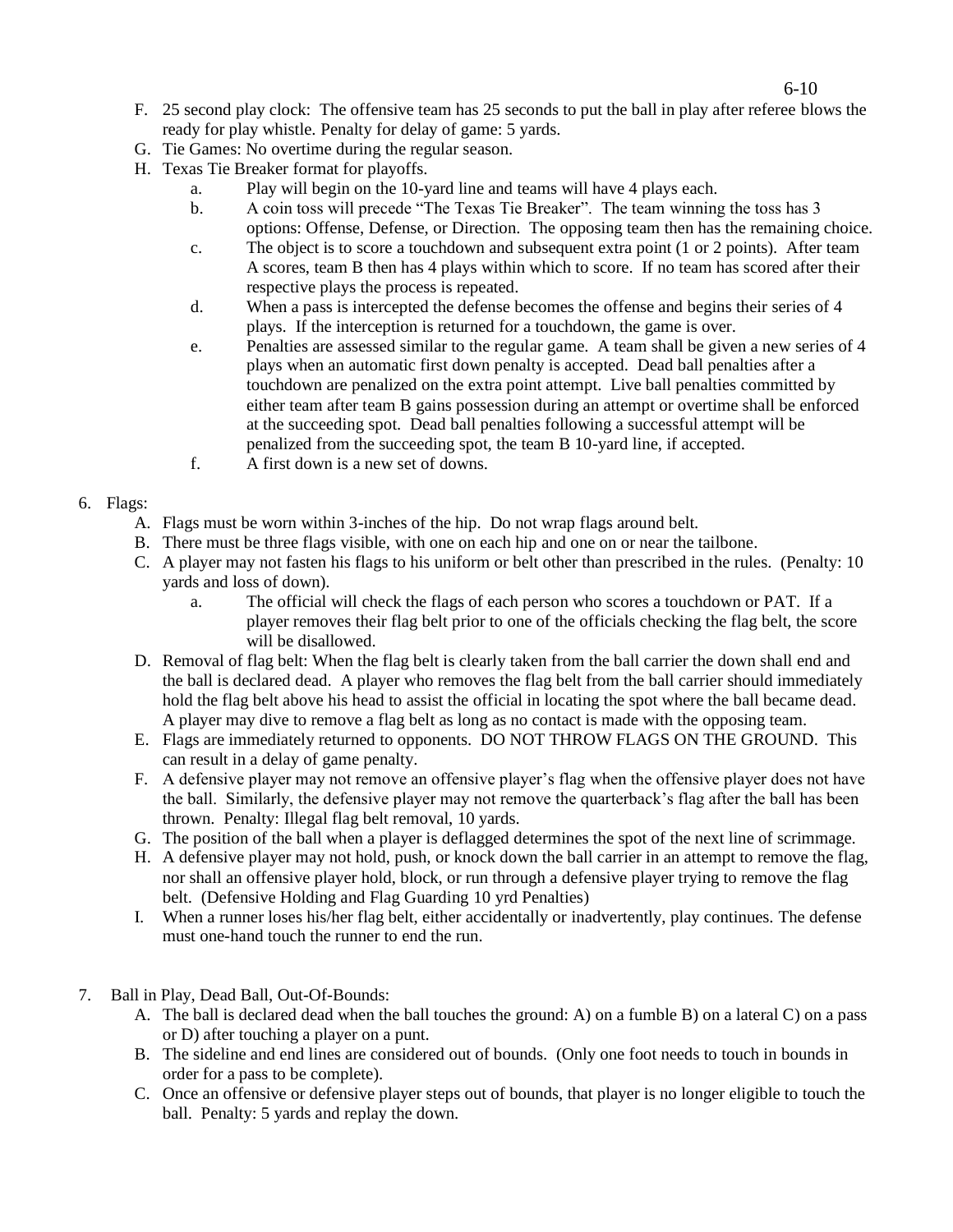#### 8. Downs:

A. Each team will receive 4 downs to attempt to advance the ball to the next 20-yard line.

- 9. Scrimmage:
	- A. Scrimmage line: The scrimmage line for team A is a yellow line marker and its vertical plane, which passes through the center point of the marker. The scrimmage line for team B is a red line marker and its vertical plane, which passes through the center point of the marker.
	- B. Offense must have a minimum of 4 players on the line scrimmage.
	- C. The ball may be snapped between the legs or to the side of the snapper.
	- D. The player who receives the snap must be at least 2 yards behind the offensive scrimmage line. Direct snaps are always illegal (illegal snap  $-5$  yard penalty).
	- E. It is defensive pass interference if an eligible receiver is deflagged while the ball is in the air and prior to touching the ball on a forward pass attempt. (Pass Interference 10 yards  $-$  Loss of down or automatic  $1<sup>st</sup>$ down)
	- F. During the interval between downs, when the same team commits 2 or more consecutive encroachments, the penalty will be 10 yards for the second encroachment foul.
	- G. All players are eligible for a forward pass. The passer may pass from anywhere behind the LINE OF SCRIMMAGE.
	- H. The passer shall not intentionally ground the ball in order to avoid a sack. Penalty: Intentionally grounding (5 yards from the spot of the foul and loss of down)
	- I. Roughing the passer. Defensive players cannot contact the passer or the throwing arm. Roughing the Passer: (10 yards and an automatic first down)
	- J. Flag Guarding: Ball carriers can not guard their flags with their arms, hands, or the ball in order to prevent an opponent from pulling or removing the flag belt. Penalty: Flag Guarding- 10 yards spot of foul.
	- K. The defensive player shall not (intentionally or accidentally) hold, grasp, or obstruct forward progress of a ball carrier when in the act of removing the flag belt. Penalty: Holding - 10 yards.
	- L. If a player attempting a diving flag removal trips the ball carrier there is a penalty of 10 yards.
	- M. Punting:
		- a. If a punt is to be made, the team punting must announce it before the down starts. After the announcement, the punt must actually be made. No player can cross the line of scrimmage until the ball is punted. After receiving the ball the punter must put the ball in play within 5 seconds.
		- b. The defensive team may not build a pyramid or support each other in any manner in order to block or attempt to block a kick. Penalty: 5 yards from the previous spot.
- 10. Blocking: There is no contact in blocking.
	- A. All players on the line of scrimmage must be in a two-point stance.
	- B. The Offensive Screen Blocking: The offensive screen blocking shall take place without contact. The screen blocker shall have his/her hands and arms at their side or behind his/her back. Any use of the hands, arms, elbows, legs, or body to initiate contact during an offensive player's screen block is illegal. A blocker may use his/her hand or arm to break a fall or to retain their balance. A player must be on his/her feet before, during, and after screen blocking. Penalty: Illegal Offensive Screen Block 10 yards.
	- C. Blocking and interlocked interference: Teammates of a runner or passer may interfere for him/her by screen blocking, but shall not use interlocked interference by grasping or encircling one another in any manner. Penalty: 10 yards
	- D. Offensive Charge: A runner shall not charge into or initiate contact with an opponent in his/her path. Penalty: Charging - 10 yards.
- 11. Defensive Rush: There is no contact in defensive rush.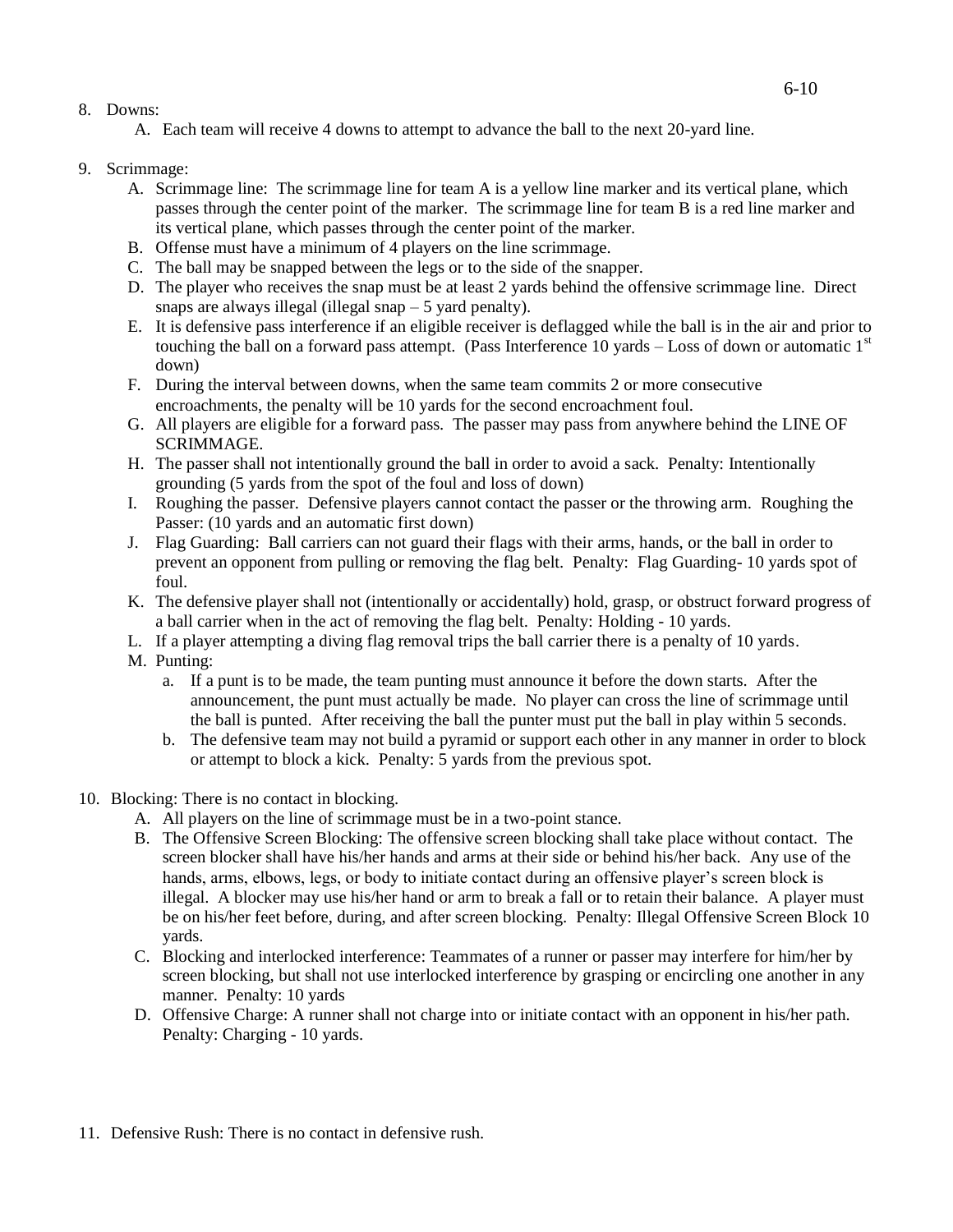- A. Defense may rush as many players as desired.
- B. Defensive players must go around the offensive player's screen block. The arms and hands may not be used to grab or push the opponent aside. The application of this rule depends entirely on the judgement of the official.
- C. Penalty: Illegal Contact or Use of Hands- 10 yards.

#### 12. Safety:

- A. Intentional grounding in the end zone is safety.
- B. A fumble from the line of scrimmage in the end zone is a safety.
- C. If a ball carrier is deflagged in their own end zone a safety is awarded.
- D. The team scoring the safety will receive 2 points
- E. Play after safety. After a safety is scored, the team that is awarded 2 points will automatically gain possession at their own 14-yard line. (No kick-off will take place)

## 13. Laterals:

A. A team may lateral the ball as long as the ball does not go forward. An illegal forward lateral will result in a 5-yard penalty and loss of down.

## Scoring:

- A. Touchdown 6 points
- B. A Try after a touchdown
	- Run or pass from 3 yard line 1pt
	- Run or pass from 10 yard line 2pts
	- Run or pass from 20 yard line 3pts
	- Defensive interception return for a touchdown on a try 3pts
- C. Safety  $-2$  points

## Penalties:

## **A. Minor Penalties: 5 yards**

- 1. Required equipment worn illegally
- 2. Delay of game (Dead Ball)
- 3. Illegally Conserving or Consuming Time
- 4. Substitution Rules Infractions
- 5. Infraction of the Punt Formation
- 6. Encroachment.
- 7. False Start (Dead Ball)
- 8. Illegal Snap (Dead Ball)
- 9. Offensive Player not within 15 yards of the line of scrimmage
- 10. Infraction of scrimmage formation
- 11. Player is out of bounds when the ball is snapped
- 12. Offensive player illegally in motion
- 13. Player Receiving the snap within 2 yards of the line of scrimmage
- 14. Illegal shift
- 15. Intentionally throwing a backward pass or fumble out of bounds (loss of down)
- 16. Illegal forward pass (5 yards from point of pass and loss of down).
- 17. Intentional grounding (5 yards from point of pass and loss of down).
- 18. Helping the runner: The runner shall not grasp a teammate or be grasped, pulled or pushed by a teammate.

#### **B. Major Penalties: 10 yards**

- 1. Illegal Player Equipment
- 2. Quick Kick
- 3. Kick Catch Interference